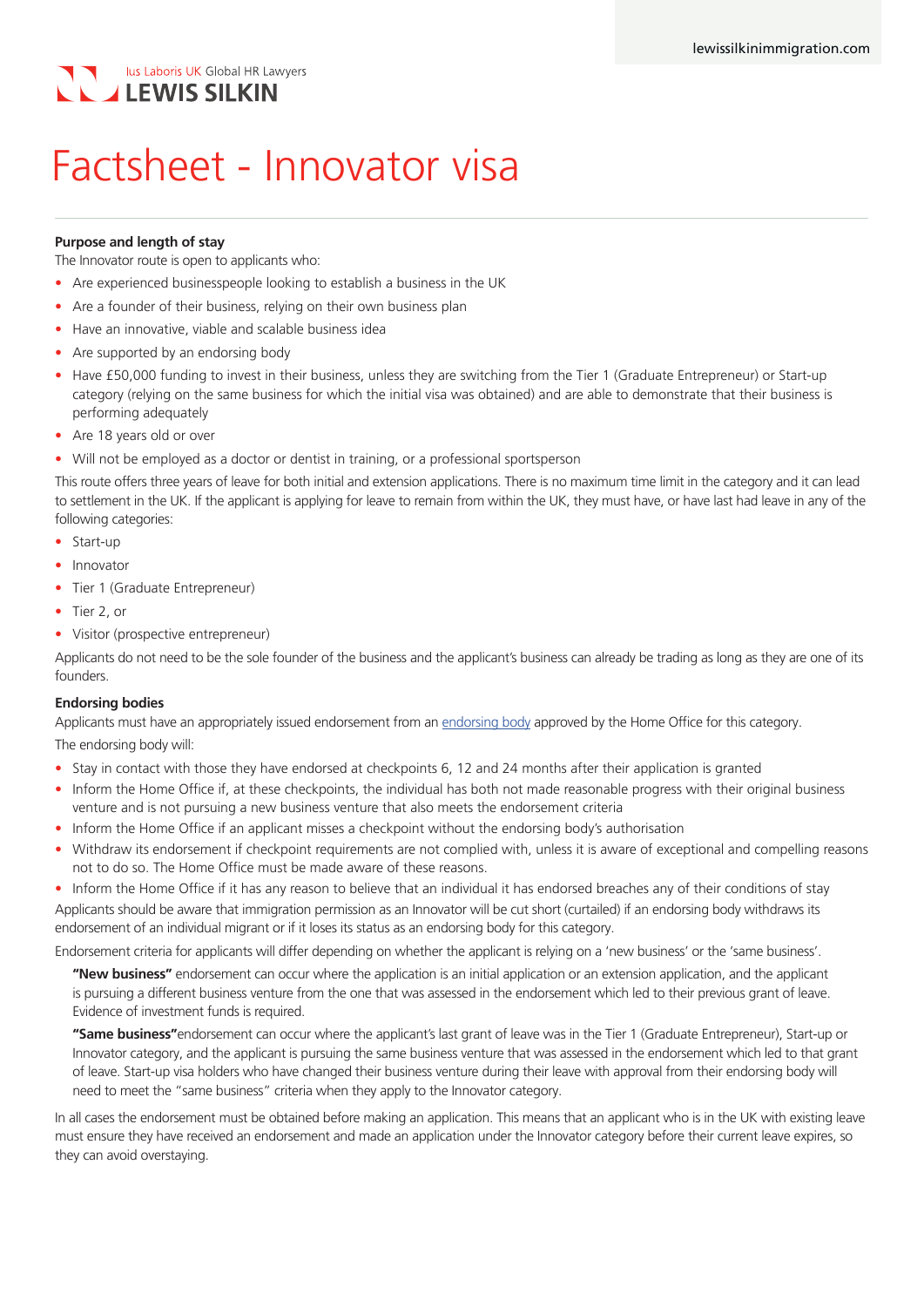#### **Endorsement criteria for initial and extension applications**

| New business endorsement criteria |                                                                                                                                                            | Same business endorsement criteria                                                                                                                            |
|-----------------------------------|------------------------------------------------------------------------------------------------------------------------------------------------------------|---------------------------------------------------------------------------------------------------------------------------------------------------------------|
|                                   | Innovation: the applicant has a genuine and original business<br>plan that meets new or existing market needs and/or creates a                             | The applicant has shown significant achievements judged<br>against their previous business plan                                                               |
|                                   | competitive advantage<br>Viability: the applicant has the necessary skills, knowledge,<br>experience and market awareness to successfully run the          | The company is registered with Companies House and the<br>applicant is listed as a director or member of that business                                        |
|                                   |                                                                                                                                                            | The business is active and trading                                                                                                                            |
|                                   | business. This criterion will only be met if the business plan<br>is realistic and achievable based on the applicant's available<br>resources.             | The business appears to be sustainable for at least the<br>following 12 months                                                                                |
|                                   | Scalability: there is evidence of structured planning and<br>of potential for job creation and growth into national and                                    | The applicant has demonstrated a key role in the daily<br>management and development of their business                                                        |
|                                   | international markets                                                                                                                                      | The endorsing body is reasonably satisfied that the applicant<br>will spend their entire working time in the UK on continuing to<br>develop business ventures |
|                                   | Working Time: the endorsing body must be satisfied that the<br>applicant will spend their entire working time in the UK on<br>developing business ventures |                                                                                                                                                               |

Confirmation that the applicant meets the appropriate endorsement criteria must be included in an endorsement letter, which must also contain:

- The name of the endorsing body
- The endorsement reference number
- The date of issue (no earlier than three months before the application date)
- The applicant's name, date of birth, nationality and passport number
- A short description of the applicant's business venture and the main product or services it provides or will provide to its customers
- Name and contact details (telephone number, email and workplace address) of an individual at the endorsing body who will verify the contents of the letter to the Home Office if requested

The endorsement must not have been withdrawn by the body by the time the application is considered by the decision maker.

#### **Investment funds for new businesses**

Where an applicant is seeking to meet the "new business" endorsement criteria:

- At least £50,000 funds must be available to invest in the applicant's business. This can include funds already invested in the business.
- Where the applicant is not the sole founder, there must be at least £50,000 of funding available per non-resident Innovator team member
- No further evidence is required where the endorsement letter confirms that at least £50,000 is available to the applicant or has already been invested in the business
- Where not confirmed by the endorsement letter, the applicant must provide evidence in the form of a letter from any organisation or individual providing the funding (an additional declaration, legal representative letter and bank letter will be required if the funding is coming from an overseas organisation, UK organisation employing less than ten people or an individual person), and/or where funds are held by the applicant, bank statements or bank letters proving that the funds are held in a regulated financial institution, and, if relevant, are transferrable to the UK

#### **Genuineness and other considerations**

In addition to having an endorsement, the Home Office will make its own assessments in relation to an applicant's:

- Ability and intention to establish a business in the UK
- Intention to comply with their immigration conditions
- Intention to use any relevant investment funds for the purposes set out in their application, and to those funds being available as claimed

Applicants in the Innovator category must also meet an English language requirement, which is set at level B2 of the Council of Europe's common European framework for language and learning, as well as a cash funds maintenance requirement of £945 and £630 for any dependants.